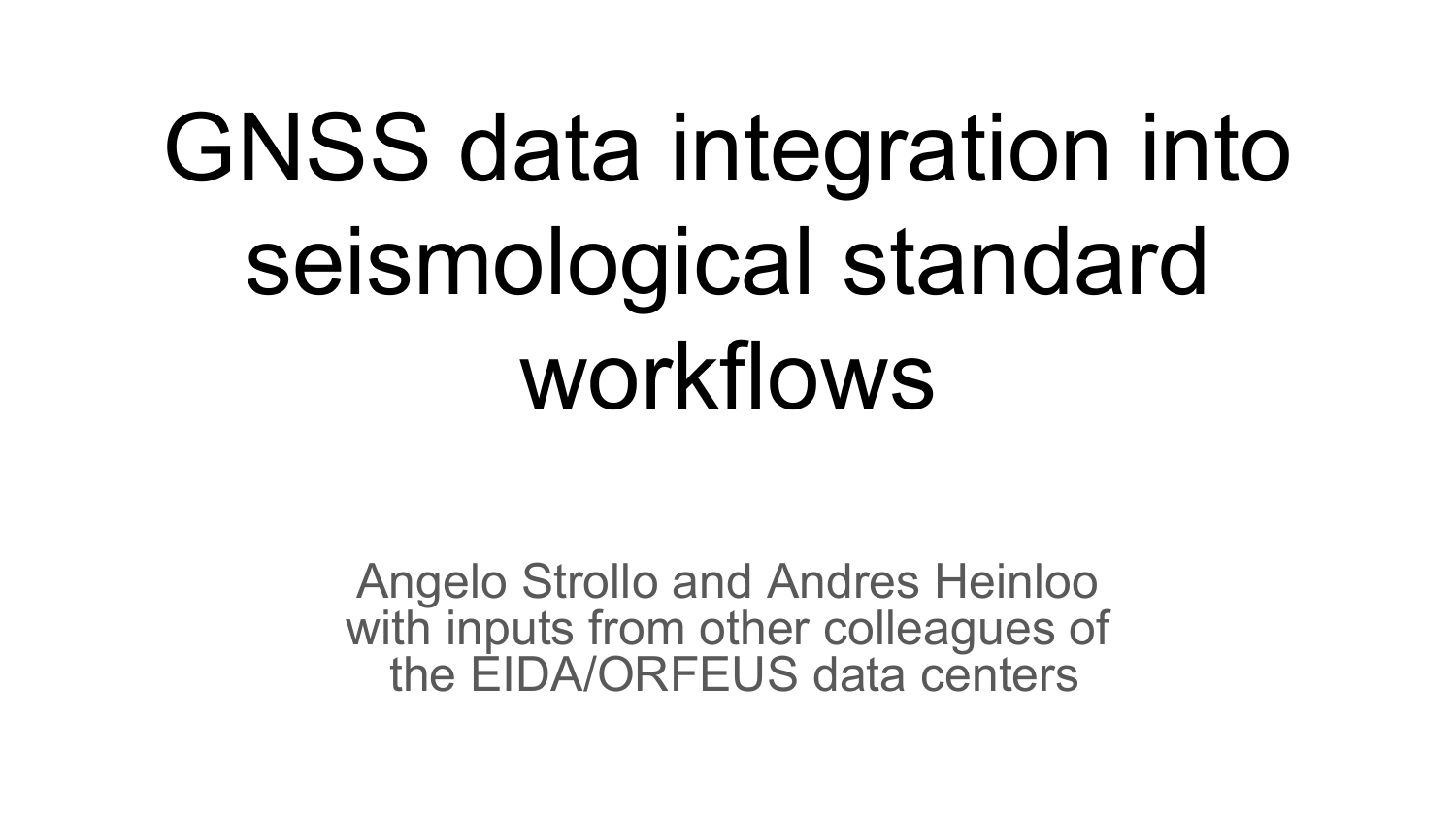## Why discussing about GNSS at FDSN?

- Various groups operating also GNSS stations co-located with seismic
- Demand to handle and archive data also in seismological formats
- New developments in the GNSS community with high precision real-time GNSS data streaming
- Wish to integrate real-time GNSS data streams in existing processing pipelines
- How to fit GNSS data into our standard data and metadata format?
- Alternatives: HDF5 and SensorML
- How to move forward in a coordinated way within FDSN?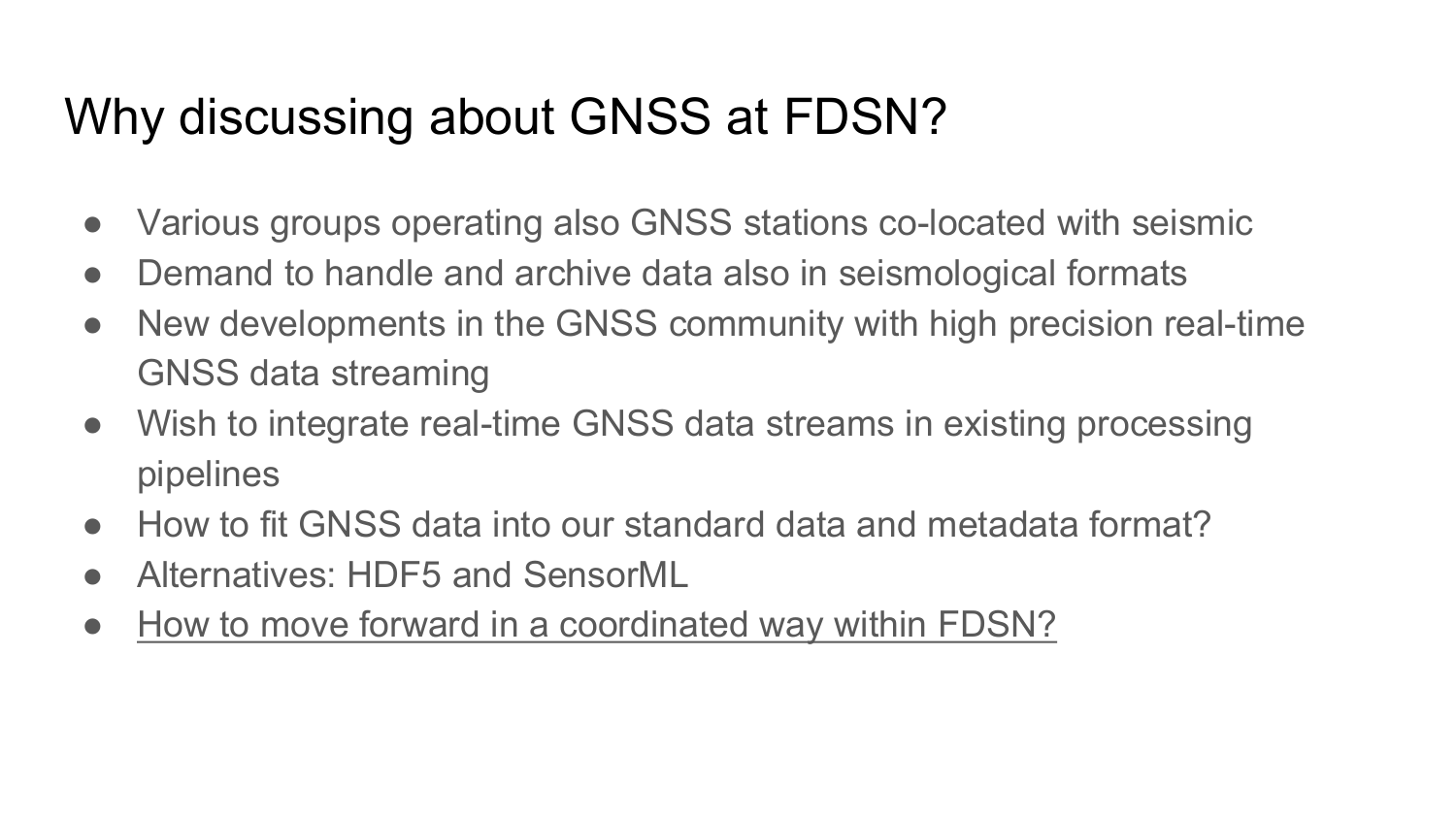## Recent developments at GFZ

- Started working on real-time integration in SeisComP in the context of a national project with focus on tsunami early-warning; Geodesy section producing a new real-time GNSS format named GDRT
- Stakeholders are tsunami warning centers willing to have the high precision real-time GNSS streams integrated in the processing pipeline
- Improvement of Moment Tensor solutions when GNSS stations are available in the near field and integration into GUIs of Decision Support System

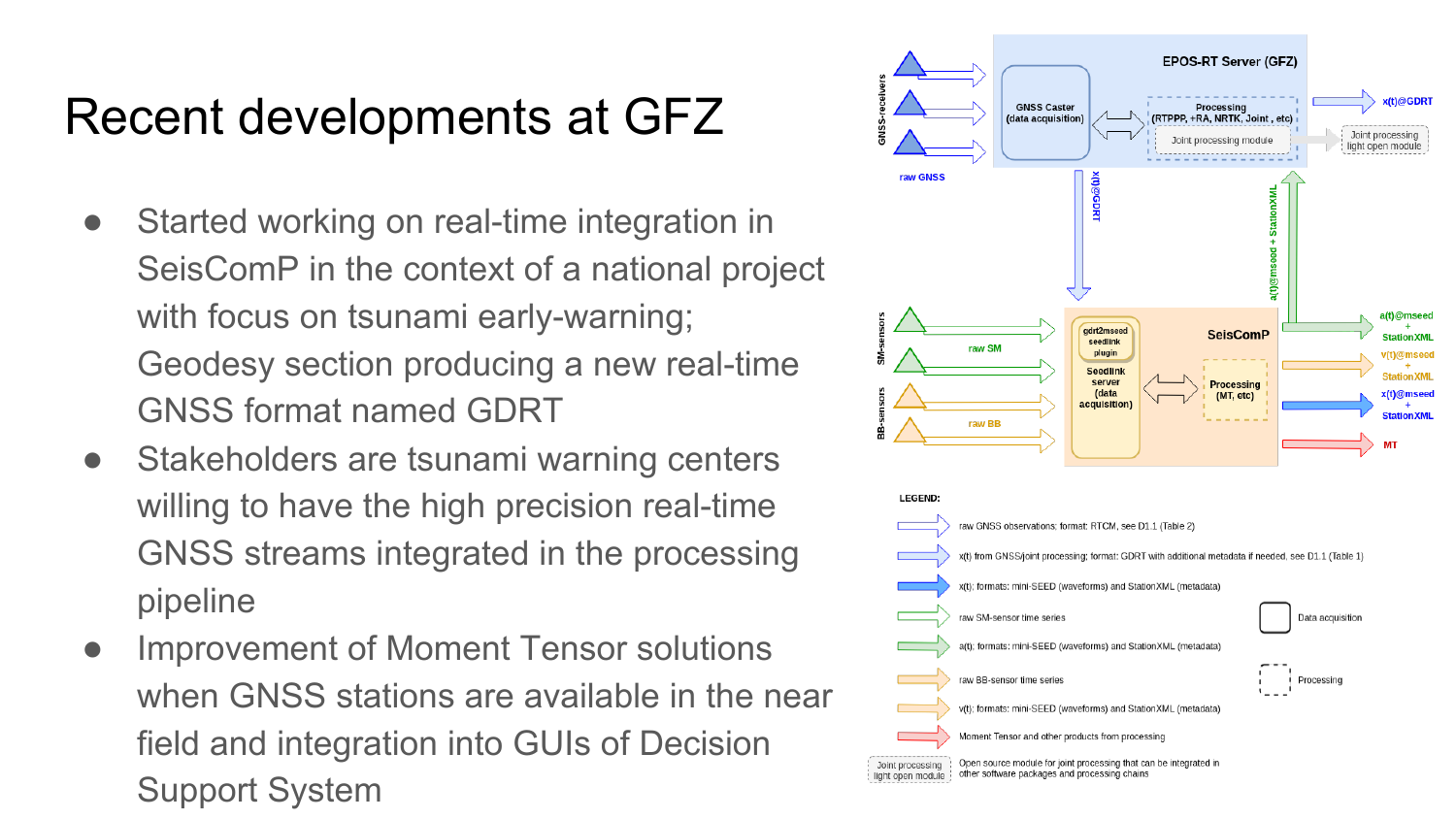## And at other European Data Centers

- Displacement waveforms available for source inversions/MTs/Tsunami. Generally, near real-time and past waveforms available for seismological purposes/services
- Growing number of co-located GNSS/BB/SM and at some locations also rotational sensors
- Questing for solution for naming conventions and appropriate metadata
- Need a simple and coordinated way to include GNSS data into the real-time processing pipelines of early warning and rapid response systems (tsunami warning, volcanic monitoring, e.g. magma inflation etc)
- Attempt to include GNSS in miniSEED and stationXML to at least accomplish the real-time processing without curating raw data (only derived)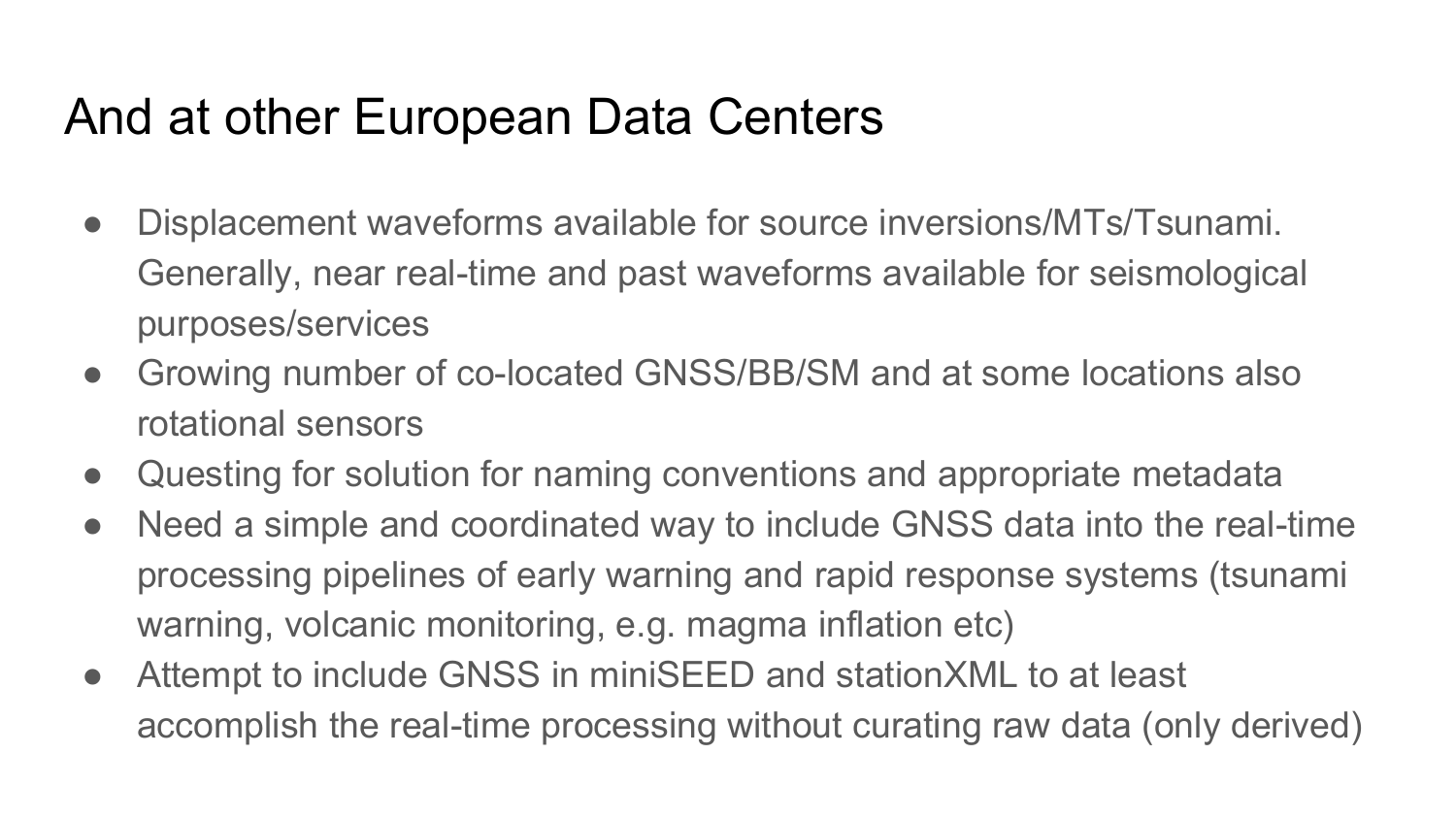# Moving forward in synergy within the FDSN?

- A) Need to identify an effective and unified approach for the short term. This should be based on the currents formats (with limitations). At some institutions already working with the real-time processing.
- B) Start discussing a long term solution exploring also usage of other formats more suitable e.g. HDF5 and SensorML

#### **Proposed approach**

Identify the groups within the FDSN that are already working on this topic and together prepare a white paper about the GNSS data integration in Seismology

Based on that document develop some guidelines to address the immediate needs (short term) and start a discussion within this group for the long term options.